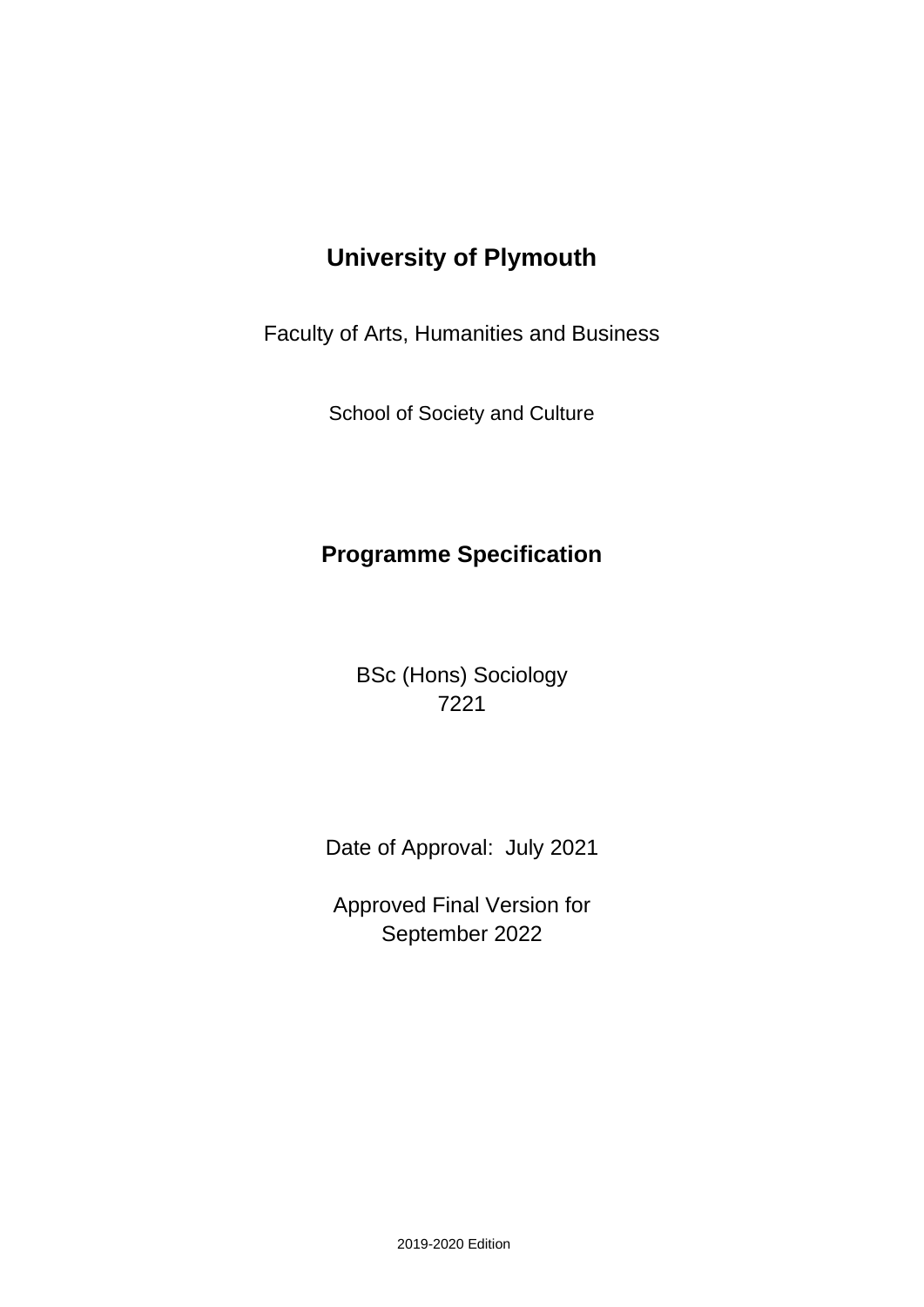**1. BSc**

|    | <b>Final award title:</b>            | <b>BSc (Hons) Sociology</b>     |
|----|--------------------------------------|---------------------------------|
|    | Level 5 Intermediate award title(s): | Diploma in Higher Education     |
|    | Level 4 Intermediate award title(s): | Certificate in Higher Education |
|    | <b>UCAS code:</b>                    | L300                            |
|    | <b>HECOS code:</b>                   | 100505                          |
| 2. | <b>Awarding Institution:</b>         | University of Plymouth          |
|    | Teaching institution(s):             | University of Plymouth          |
| 3. | <b>Accrediting body(ies):</b>        | N/A                             |
|    | Date of re-accreditation:            | N/A                             |

#### **4. Distinctive Features of the Programme and the Student Experience**

- **Teaching excellence:** Sociology has been taught at Plymouth since the 1970s and the modules offered at Plymouth therefore benefit from considerable experience in terms of design and delivery.
- **Research-led teaching:** The sociology teaching staff are all active scholars with strong research profiles. The team believes in the importance of linking research and teaching. Staff research specialisms are reflected in the modules offered to students.
- **Rigorous research methods training:** The programme offers a wide range of opportunities for acquiring social research methods skills, including rigorous data analysis training using computer packages. Our research methods training is a particular strength of the programme, which ensures that our students to graduate with a comprehensive range of skills relevant for a variety of employment and other settings.
- **Personalised support:** Students are supported through personalised support throughout their programme of study. Regular timetabled small tutorial groups are held throughout Levels 4 and 5, providing a strong source of academic and pastoral support. These are linked with small group work and experiential learning. This support continues in Level 6 through dissertation supervisory meetings. In addition, our students are encouraged to participate in our highly successful peer-assisted learning scheme.
- **Volunteering and employment opportunities:** Students are encouraged to take advantage of a range of work placement and volunteering opportunities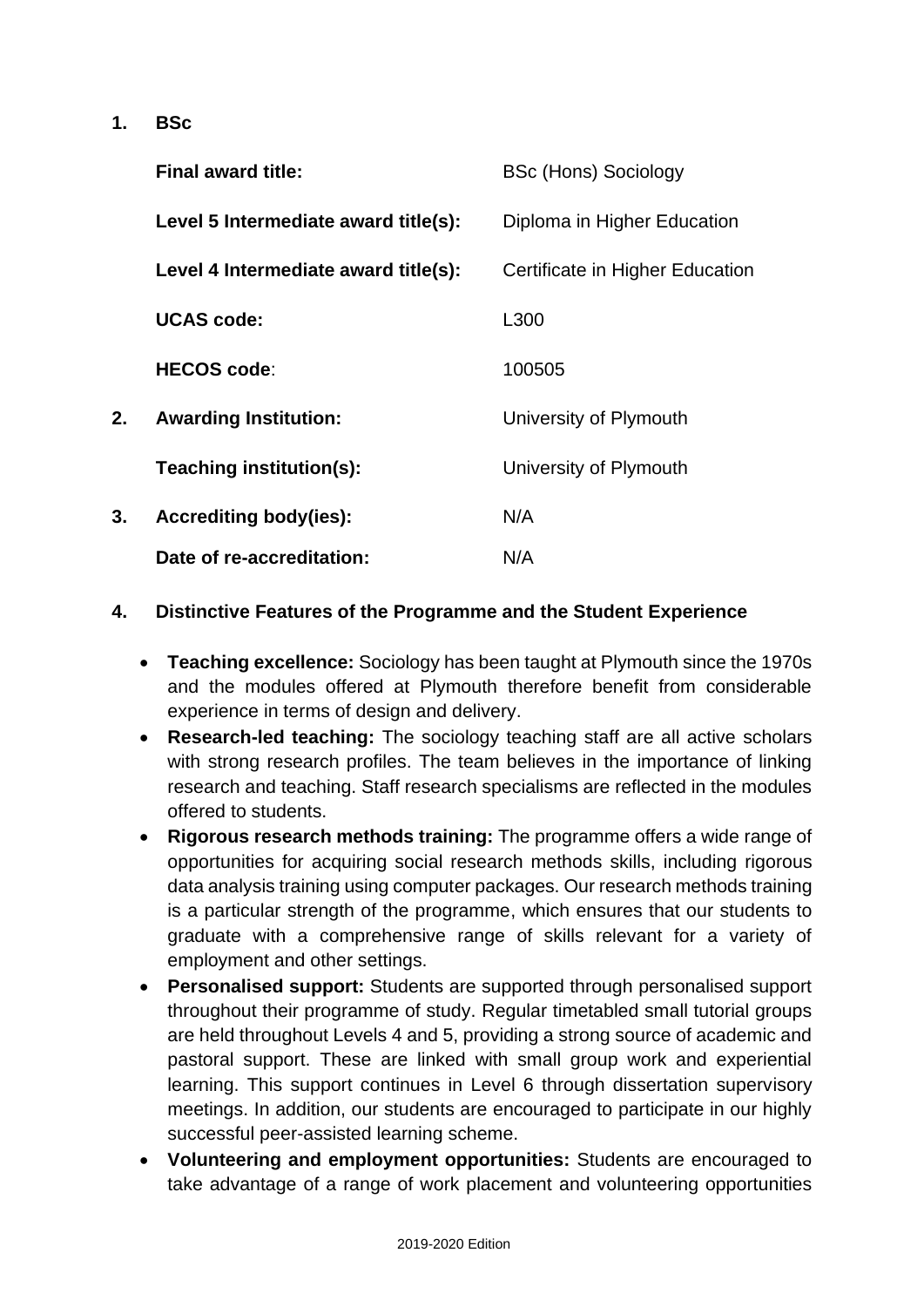throughout the programme, either through an optional placement year or a range of dedicated experiential modules.

### **5. Relevant QAA Subject Benchmark Group(s)**

QAA subject benchmark for **Sociology** (2019).

#### **6. Programme Structure**

|                       |                                       | Level 4                                |                |  |  |  |  |  |  |  |  |
|-----------------------|---------------------------------------|----------------------------------------|----------------|--|--|--|--|--|--|--|--|
| Semester 1            |                                       | Semester 2                             |                |  |  |  |  |  |  |  |  |
| SOC4001               |                                       | SOC4003IE                              |                |  |  |  |  |  |  |  |  |
|                       | Key Concepts and Skills for Sociology | One Planet? Society and Sustainability |                |  |  |  |  |  |  |  |  |
| 20 credits            |                                       | 20 credits                             |                |  |  |  |  |  |  |  |  |
|                       | (4 weeks)                             | (4 weeks)                              |                |  |  |  |  |  |  |  |  |
| SOC4002               | CRM4003                               | SOC4004                                | SOC4005        |  |  |  |  |  |  |  |  |
| Social Identities and | 21 <sup>st</sup> Century Crime        | Introduction to Social                 | Social Science |  |  |  |  |  |  |  |  |
| Inequalities          | <b>Problems</b>                       | Theory                                 | Research       |  |  |  |  |  |  |  |  |
| 20 credits            | 20 credits                            | 20 credits                             | Methodologies  |  |  |  |  |  |  |  |  |
| (9 weeks)             | (9 weeks)                             | (9 weeks)                              | 20 credits     |  |  |  |  |  |  |  |  |
|                       |                                       |                                        | (9 weeks)      |  |  |  |  |  |  |  |  |
|                       |                                       |                                        |                |  |  |  |  |  |  |  |  |

|                                                 | Level 5                                         |
|-------------------------------------------------|-------------------------------------------------|
| <b>Semester 1</b>                               | <b>Semester 2</b>                               |
|                                                 | <b>SSC500</b>                                   |
|                                                 | Stage 2 Placement Year Preparation              |
|                                                 | 0 credits                                       |
| SOC5001                                         | SOC5003                                         |
| Culture, Structure & Experience                 | The Social Science Research Process             |
| 20 credits                                      | 20 credits                                      |
| SOC5002                                         | SOC5004                                         |
| Race, Nation, Empire: Understanding Identity    | <b>Contemporary Social Theory</b>               |
| and Belonging in the UK                         | 20 credits                                      |
| 20 credits                                      |                                                 |
| <b>Choose one:</b>                              | Choose one:                                     |
| <b>Specialism Module Elective</b><br>20 credits | <b>Specialism Module Elective</b><br>20 credits |

| <b>Optional Placement Year</b>               |                   |  |  |  |  |  |  |  |  |  |
|----------------------------------------------|-------------------|--|--|--|--|--|--|--|--|--|
| Semester 1                                   | <b>Semester 2</b> |  |  |  |  |  |  |  |  |  |
|                                              | <b>SSC600</b>     |  |  |  |  |  |  |  |  |  |
| School of Society and Culture Placement Year |                   |  |  |  |  |  |  |  |  |  |
| 0 credits                                    |                   |  |  |  |  |  |  |  |  |  |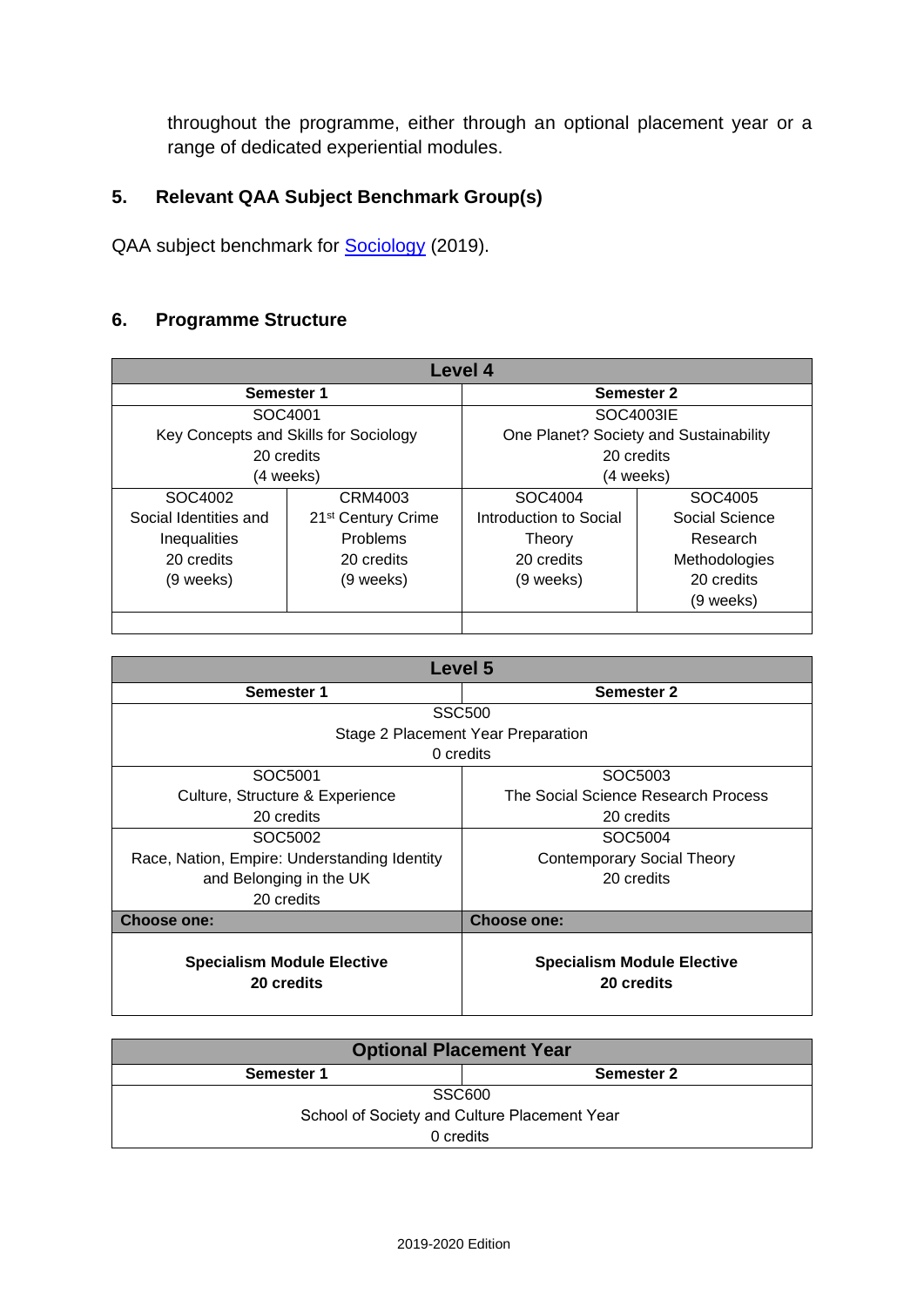|                                                | <b>Level 6</b>                                  |  |  |  |  |  |  |  |  |  |  |
|------------------------------------------------|-------------------------------------------------|--|--|--|--|--|--|--|--|--|--|
| Semester 1                                     | <b>Semester 2</b>                               |  |  |  |  |  |  |  |  |  |  |
|                                                | SOC6000                                         |  |  |  |  |  |  |  |  |  |  |
|                                                | <b>Dissertation</b>                             |  |  |  |  |  |  |  |  |  |  |
|                                                | 40 credits                                      |  |  |  |  |  |  |  |  |  |  |
| <b>Choose one from:</b>                        | <b>Choose two from:</b>                         |  |  |  |  |  |  |  |  |  |  |
| SOC6001                                        | SOC6002                                         |  |  |  |  |  |  |  |  |  |  |
| Media, State and Society                       | Food, Culture and Society                       |  |  |  |  |  |  |  |  |  |  |
| 20 credits                                     | 20 credits                                      |  |  |  |  |  |  |  |  |  |  |
| <b>CRM6001</b>                                 | SOC6003                                         |  |  |  |  |  |  |  |  |  |  |
| <b>Futures Criminology</b>                     | The Politics of Wasted Lives                    |  |  |  |  |  |  |  |  |  |  |
| 20 credits                                     | 20 Credits                                      |  |  |  |  |  |  |  |  |  |  |
| CRM6003                                        | <b>CRM6007</b>                                  |  |  |  |  |  |  |  |  |  |  |
| Social Change and Justice                      | Global (In)security and the State               |  |  |  |  |  |  |  |  |  |  |
| 20 credits                                     | 20 credits                                      |  |  |  |  |  |  |  |  |  |  |
| CRM6004A                                       | CRM6004B                                        |  |  |  |  |  |  |  |  |  |  |
| <b>Experiential Learning Opportunities</b>     | <b>Experiential Learning Opportunities</b>      |  |  |  |  |  |  |  |  |  |  |
| 20 credits                                     | 20 credits                                      |  |  |  |  |  |  |  |  |  |  |
| ANT6002                                        | <b>CRM6008</b>                                  |  |  |  |  |  |  |  |  |  |  |
| Different Ways of Knowing: The Anthropology of | Leisure, Consumerism and Harm                   |  |  |  |  |  |  |  |  |  |  |
| truth, post-truth and conspiracy               | 20 credits                                      |  |  |  |  |  |  |  |  |  |  |
| 20 credits                                     |                                                 |  |  |  |  |  |  |  |  |  |  |
| ANT6003                                        | ANT6004                                         |  |  |  |  |  |  |  |  |  |  |
| Gifts, Commodities and Crises: A contemporary  | The Anthropology of Justice and Morality: Legal |  |  |  |  |  |  |  |  |  |  |
| guide to economic anthropology                 | Anthropology in the 21st Century                |  |  |  |  |  |  |  |  |  |  |
| 20 credits                                     | 20 credits                                      |  |  |  |  |  |  |  |  |  |  |
| <b>Choose one:</b>                             | ANT6005                                         |  |  |  |  |  |  |  |  |  |  |
|                                                | Why So Serious? The Anthropology of Humour      |  |  |  |  |  |  |  |  |  |  |
| <b>Specialism Module Elective</b>              | and Laughter                                    |  |  |  |  |  |  |  |  |  |  |
| 20 credits                                     | 20 credits                                      |  |  |  |  |  |  |  |  |  |  |

#### **Specialism Modules**

All undergraduate programmes in the School of Society and Culture have been designed to enable students to personalise their degree through a wide assortment of optional modules. These allow students to study more topics related to their core degree or branch out and explore up to three modules from other disciplines across the School. This flexibility starts in the second year, with students being able to choose one module from within cross-school elective pools at level 5 semester 1, level 5 semester 2, and level 6 semester 1. These are marked by the term *Specialism Module* in the programme structure above.

Students can elect to take any combination of modules from the three cross-school elective pools, and options will always be available from their core degree subject. However, students who complete three modules from another discipline will have the choice of graduating with that discipline as a specialism on their certificate: BSc (Hons) Sociology with <specialism>. The School offers modules in the following areas: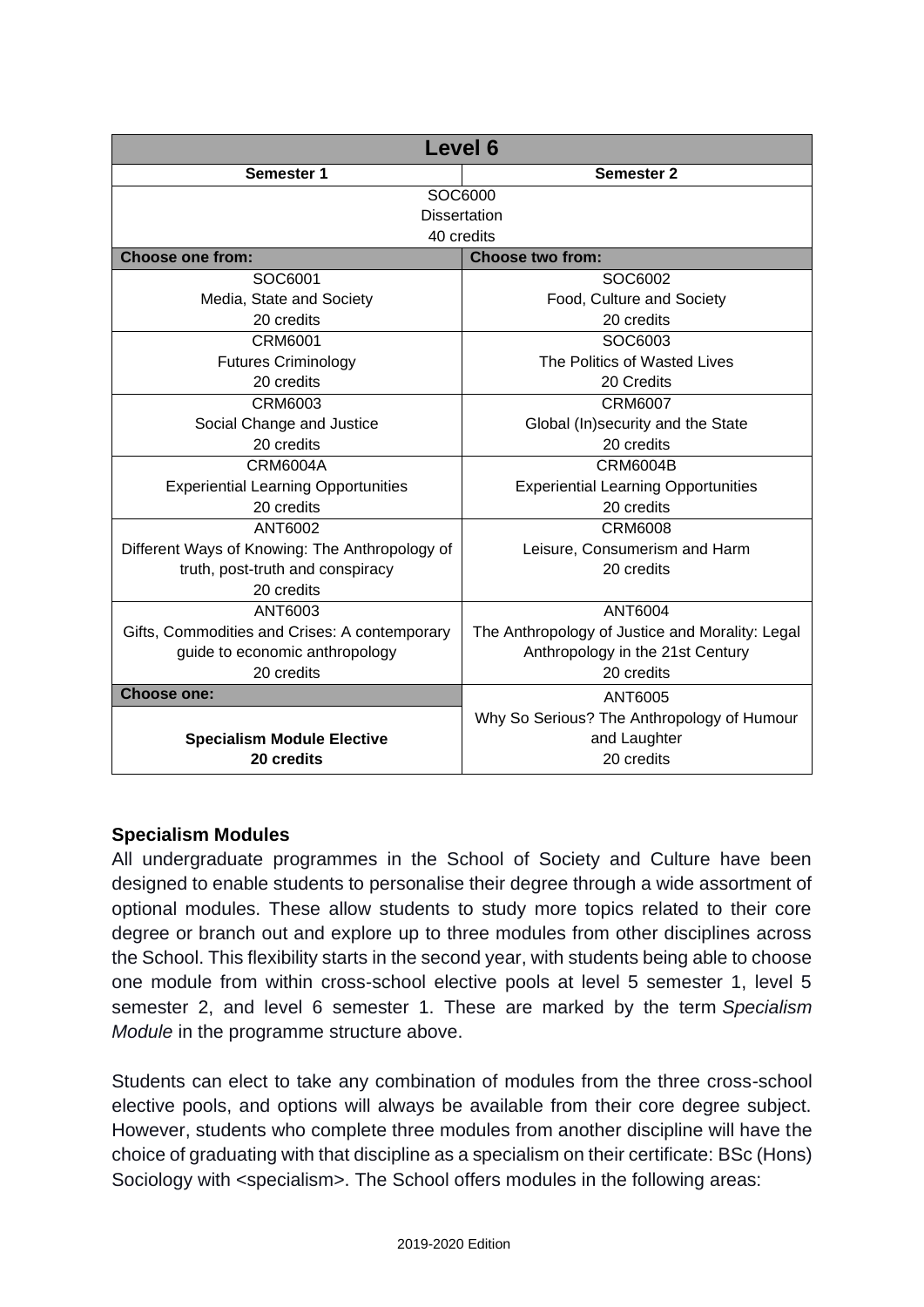- 
- 
- Art History Law
- Computing Music
- Creative Writing Musical Theatre
- Criminology Politics
- 
- 
- Acting History
- Anthropology International Relations
	-
	-
	-
	-
- Dance Policing and Security Management
- Drama Sociology
- English
- 

A list of available specialism modules and their associated learning outcomes can be found in the School of Society and Culture's Specialism Specification and on the programme's webpage.

### **7. Programme Aims**

The Sociology programme aims to equip graduates with conceptual, analytical and practical skills in sociology and social research.

The programme aims to provide graduates with the ability to collect and analyse evidence, using appropriate theoretical and methodological approaches. Making links between the lived experiences of individuals and the social world in which we live, the programme aims to develop students' knowledge of a variety of approaches to understanding these relationships.

All students will be expected to demonstrate achievement at a threshold level across a broad range of intellectual, cognitive, practical and employment-related skills, with opportunities to specialise. All students will be expected to demonstrate a level of proficiency in the use of qualitative and quantitative data.

The programme aims to produce graduates with intellectual ability, practical skills, and ethical appreciation to support them in a range of future activity through their life.

## **8. Programme Intended Learning Outcomes**

#### **8.1. Knowledge and understanding**

On successful completion graduates should have developed:

- 1. the ability to describe and examine a range of concepts and theoretical approaches within sociology and evaluate their application;
- 2. the capacity to provide an analytical account of social diversity and inequality and their effects;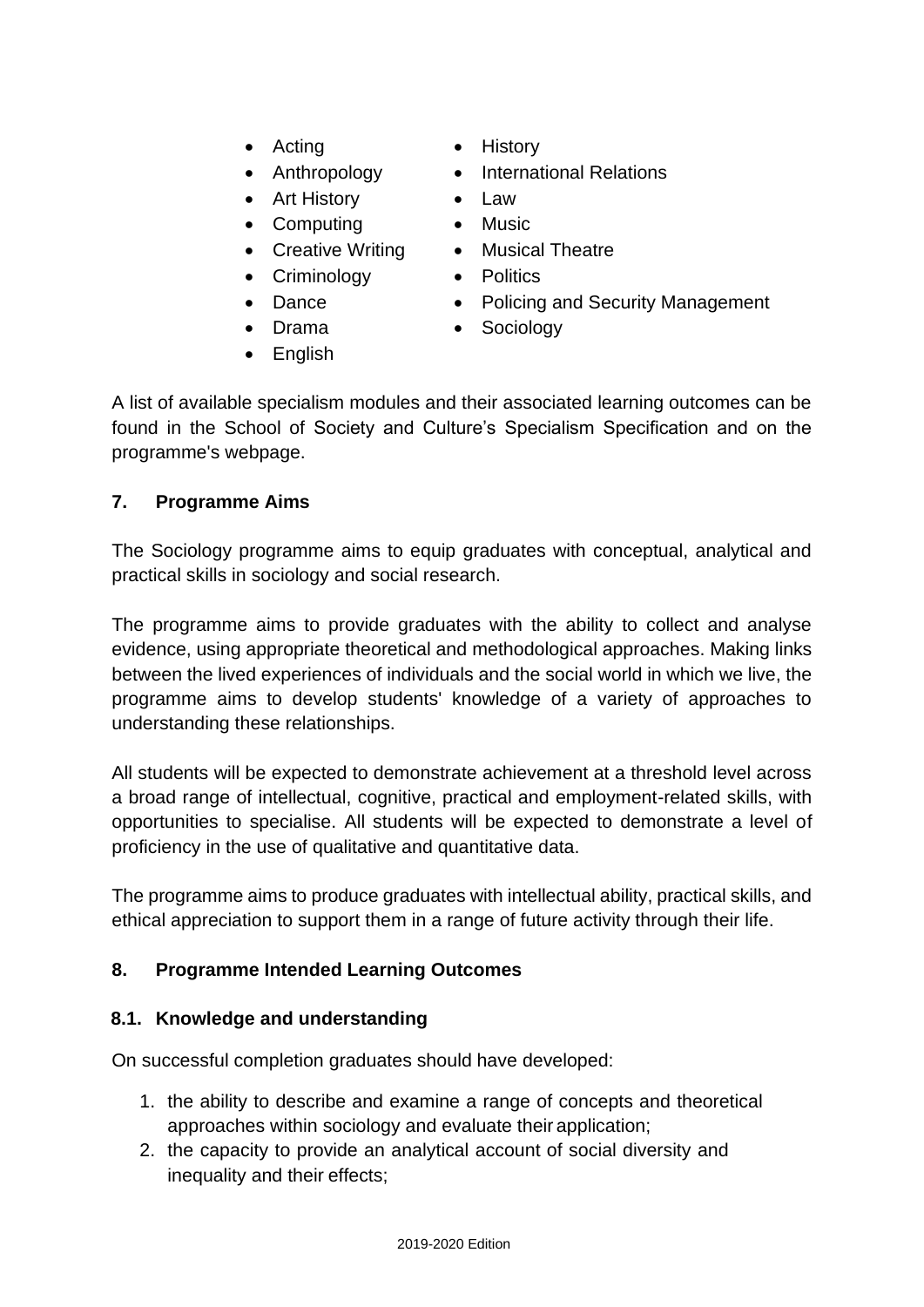- 3. the capacity to analyse social relationships between individuals, groups and social institutions;
- 4. proficiency in assessing the appropriate use of a range of research strategies and methods (qualitative and quantitative);
- 5. the ability to examine and explain processes that underpin social change and social stability;
- 6. an understanding of the distinctive contribution made by sociological approaches to understanding the social world, and key elements of its relationship with cognate disciplines;

## **8.2. Cognitive and intellectual skills**

On successful completion graduates should have developed:

- 1. the ability to evaluate the relationship between argument and evidence in a range of contexts;
- 2. a capacity to assess, evaluate and explain the merits of competing explanations of human behaviour, social situations and events;
- 3. the ability to draw evidence from a range of different types of sources, and to provide an effective and coherent synthesis of these;
- 4. the ability to draw evidence-based and reasoned conclusions and to present these in a coherent argument.

## **8.3. Key and transferable skills**

On successful completion graduates should have developed the ability to:

- 1. summarise, critically evaluate and explain empirical research data, quantitative and qualitative;
- 2. discuss sociological topics with appreciation of theory, evidence and relation to current application;
- 3. communicate effectively with others in a clear and articulate manner, both verbally and in writing;
- 4. organise work and carry out tasks independently, with appropriate guidance.

#### **8.4. Employment related skills**

On successful completion graduates should have developed:

- 1. the capacity to identify and comment on the contribution and value of sociological work with regard to social, public and civil policy issues;
- 2. effective communication skills, in written and verbal forms;
- 3. skills in personal reflection, team-working, independent working, and skills in problem-solving;
- 4. skills in gathering, summarising and synthesising information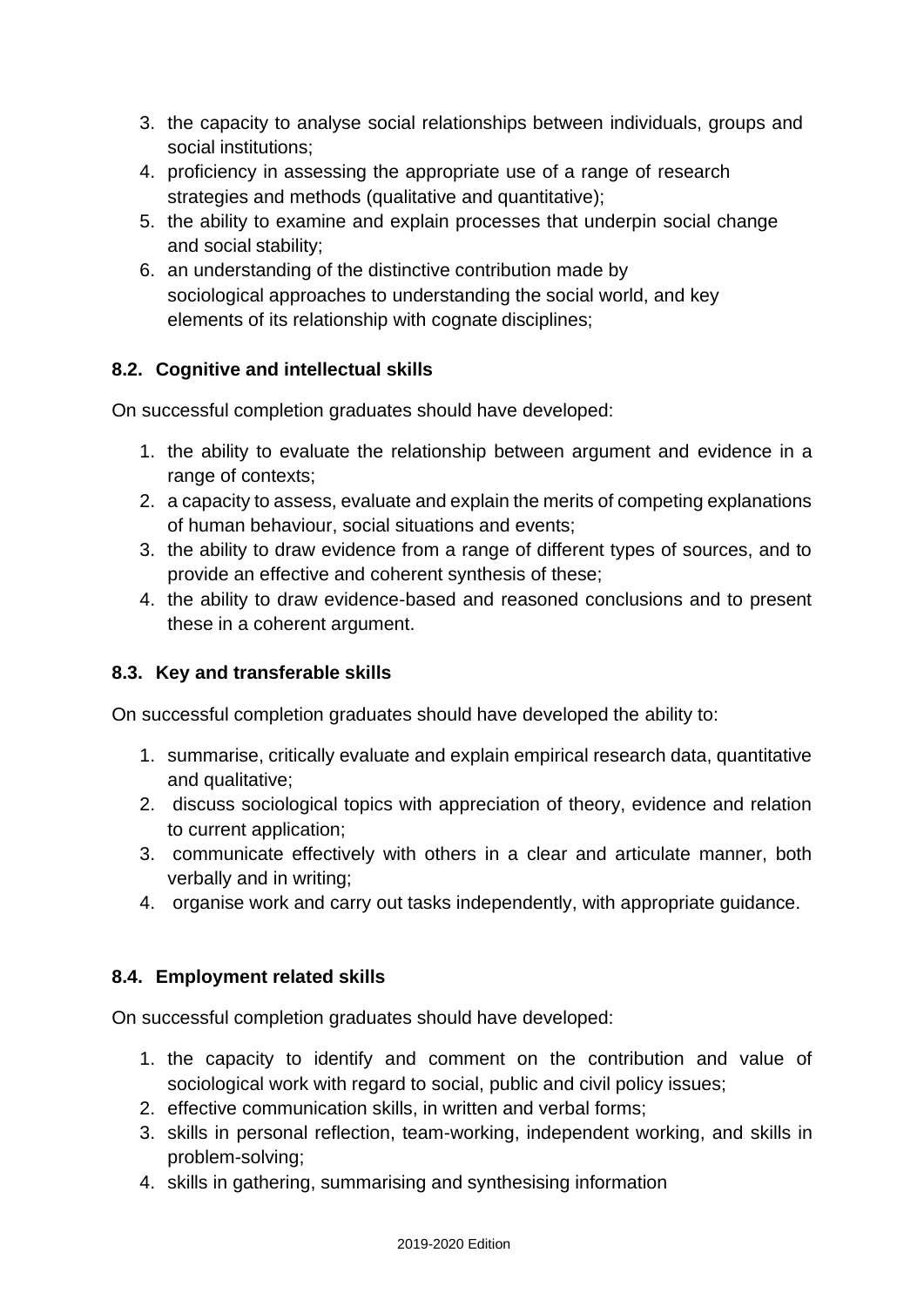#### **8.5. Practical skills**

On successful completion graduates should have developed:

- 1. skills in the use of information technology;
- 2. organisational and administrative skills, including skills in 'time- management';
- 3. skills in presenting information in a variety of formats, including reports, essays, posters, presentations;
- 4. the ability to work effectively as an individual and as a member of a team;

#### **9. Admissions Criteria, including APCL, APEL and Disability Service arrangements**

All applicants must have GCSE (or equivalent) Maths and English at Grade 4 or above (equivalent to a Grade C as per the grading system until 2017).

| <b>Entry Requirements for BSc (Hons) Sociology</b>             |                                                                                                                                                                                                                                                                                        |  |  |  |  |  |  |  |  |  |  |
|----------------------------------------------------------------|----------------------------------------------------------------------------------------------------------------------------------------------------------------------------------------------------------------------------------------------------------------------------------------|--|--|--|--|--|--|--|--|--|--|
| A-level/AS-level                                               | Normal minimum entry requirements are A level/AS level/Vocational<br>A level: 104-120 points                                                                                                                                                                                           |  |  |  |  |  |  |  |  |  |  |
| <b>BTEC National</b><br>Diploma/QCF<br><b>Extended Diploma</b> | Candidates can be interviewed before an offer is made. Grade Pass<br>MMM - DMM in any subject.                                                                                                                                                                                         |  |  |  |  |  |  |  |  |  |  |
| Access to Higher<br><b>Education at level</b><br>3             | Candidates can be interviewed before an offer is made. Pass an<br>Access to HE Diploma in any subject, including GCSE English and<br>Maths grade 4 or above or equivalent with at least 33 credits at<br>Merit/Dist.                                                                   |  |  |  |  |  |  |  |  |  |  |
| Welsh<br><b>Baccalaureate</b>                                  | Accept as add on points; in addition to 2 A Levels                                                                                                                                                                                                                                     |  |  |  |  |  |  |  |  |  |  |
| Scottish<br>Qualifications<br>Authority                        | 104-120 points                                                                                                                                                                                                                                                                         |  |  |  |  |  |  |  |  |  |  |
| Irish Leaving<br>Certificate                                   | Obtain H4, H4, H4, H4, H4 - H3 H3 H4 H4 H4 (all at Higher level)                                                                                                                                                                                                                       |  |  |  |  |  |  |  |  |  |  |
| International<br><b>Baccalaureate</b>                          | 26-30 overall to include 4 at in any subjects at Higher Level.<br>English accepted within Higher Level = $4+$ (A1) or 5 (A2/B) Standard<br>Level = $5+ (A1)$ or 6 (A2/B)<br>If overseas and not studying English within IB - MUST have IELTS:<br>6.0 overall with 5.5 in all elements. |  |  |  |  |  |  |  |  |  |  |

#### **10. Progression routes/criteria for progression to Final and Intermediate Awards**

| <b>Certificate in Higher Education</b> | Achieved through completion of 120 credits at level 4.        |
|----------------------------------------|---------------------------------------------------------------|
| <b>Diploma in Higher Education</b>     | Achieved through completion of 120 credits at level 4 and 120 |
|                                        | credits at level 5.                                           |
| <b>BSc (Hons) Sociology</b>            | Achieved through completion of 120 credits at level 4, 120    |
|                                        | credits at level 5, and 120 credits at level 6.               |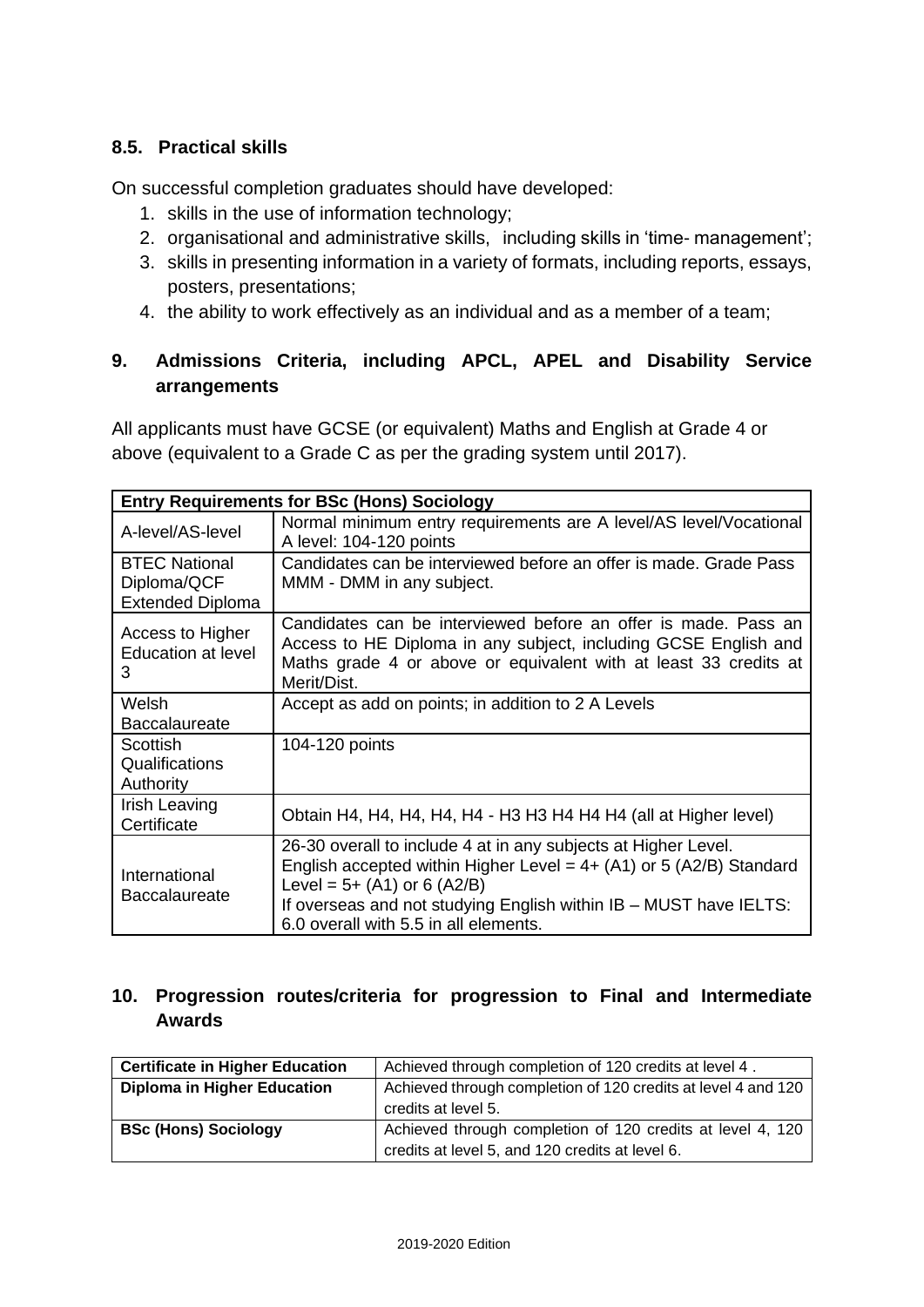#### **11. Non Standard Regulations**

N/A

**12. Transitional Arrangements for existing students looking to progress onto the programme**

N/A

**Appendices Programme Specification Mapping (UG) – core/elective modules**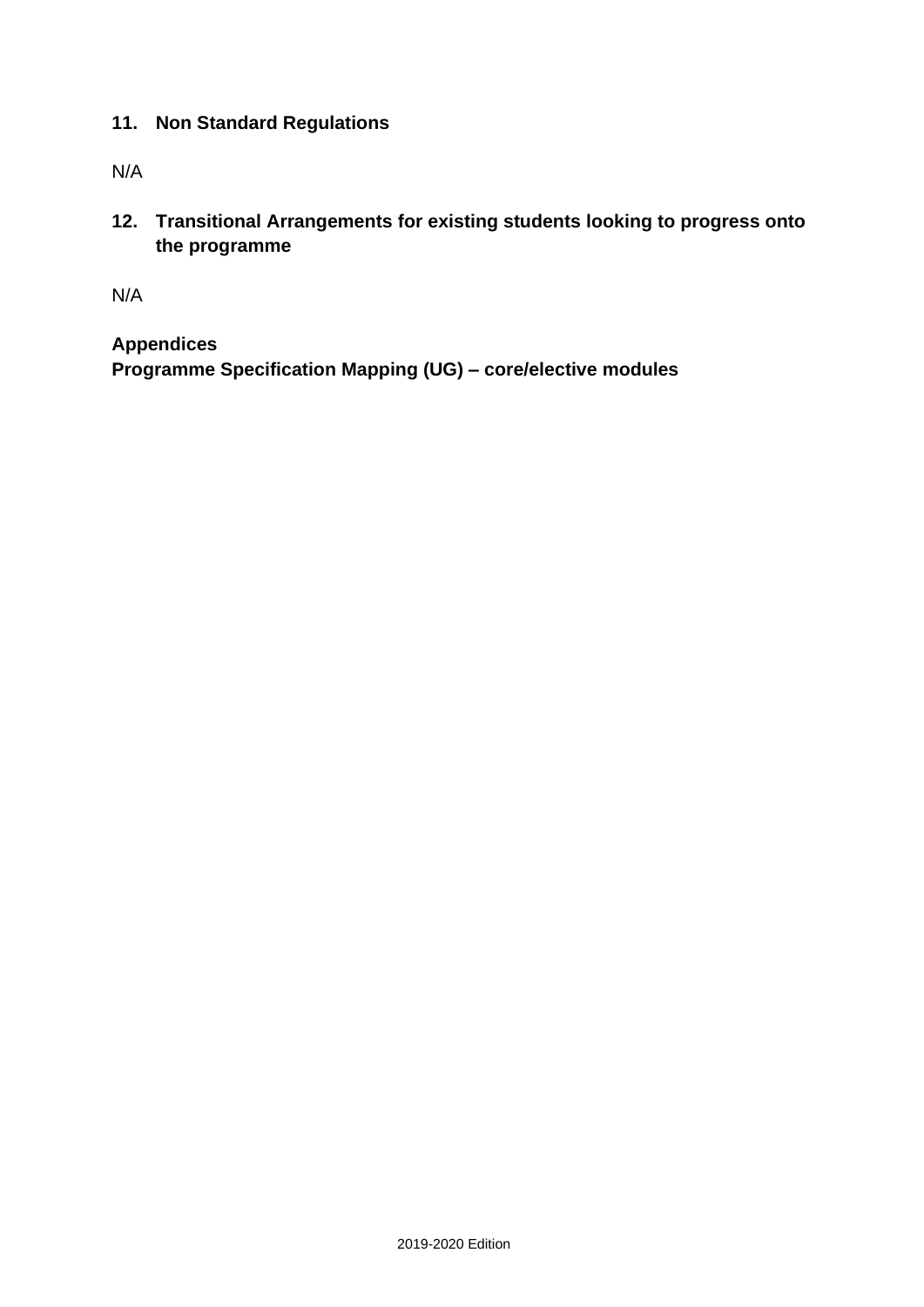**Appendix 1: Programme Specification Mapping (UG): module contribution to the meeting of Award Learning Outcomes CORE MODULES: tick those Award Learning Outcomes the module contributes to through its assessed learning outcomes.** 

| <b>Core Modules</b>                  |                    |                    | Award Learning Outcomes contributed to (for more information see Section 8) |                           |                    |                    |                           |                           |                           |                    |                |                           |                    |                |                           |                    |                           |                      |                           |                           |                    |                           |                           | Compensati | <b>Assessment Element(s)</b> |
|--------------------------------------|--------------------|--------------------|-----------------------------------------------------------------------------|---------------------------|--------------------|--------------------|---------------------------|---------------------------|---------------------------|--------------------|----------------|---------------------------|--------------------|----------------|---------------------------|--------------------|---------------------------|----------------------|---------------------------|---------------------------|--------------------|---------------------------|---------------------------|------------|------------------------------|
|                                      |                    |                    |                                                                             |                           |                    |                    |                           |                           |                           |                    |                | on                        | and weightings     |                |                           |                    |                           |                      |                           |                           |                    |                           |                           |            |                              |
|                                      |                    |                    |                                                                             |                           |                    |                    |                           |                           |                           |                    |                |                           |                    |                |                           |                    | Y/N                       | [use KIS definition] |                           |                           |                    |                           |                           |            |                              |
|                                      |                    |                    | Knowledge &                                                                 |                           |                    |                    |                           |                           | Cognitive &               |                    |                |                           | Key &              |                |                           |                    | Employment                |                      |                           |                           |                    | Practical skills          |                           |            | E1- exam                     |
|                                      |                    |                    | understanding                                                               |                           |                    |                    |                           |                           | intellectual              |                    |                |                           |                    | transferable   |                           |                    | related skills            |                      |                           |                           |                    |                           |                           |            | E2 - clinical exam           |
|                                      |                    |                    |                                                                             |                           |                    |                    |                           | skills                    |                           |                    |                | skills                    |                    |                |                           |                    |                           |                      |                           |                           |                    |                           |                           |            | T1-test                      |
|                                      |                    |                    |                                                                             |                           |                    |                    |                           |                           |                           |                    |                |                           |                    |                |                           |                    |                           |                      |                           |                           |                    |                           |                           |            | C1- coursework               |
|                                      |                    |                    |                                                                             |                           |                    |                    |                           |                           |                           |                    |                |                           |                    |                |                           |                    |                           |                      |                           |                           |                    |                           |                           |            | A1 - generic assessment      |
|                                      |                    |                    |                                                                             |                           |                    |                    |                           |                           |                           |                    |                |                           |                    |                |                           |                    |                           |                      |                           |                           |                    |                           | P1 - practical            |            |                              |
|                                      |                    |                    | $\overline{2}$                                                              | 3                         | 4                  | 5                  | 6                         |                           | $\overline{c}$            | 3                  | 4              | $\overline{1}$            | $\overline{2}$     | 3              | $\overline{4}$            | -1                 | $\overline{2}$            | 3                    | 4                         | 1                         | $\overline{2}$     | 3                         | 4                         |            |                              |
|                                      | <b>SOC4001</b>     | X                  | X                                                                           |                           |                    | X                  | X                         | $\boldsymbol{\mathsf{x}}$ | $\boldsymbol{\mathsf{x}}$ |                    | $\mathsf{x}$   |                           | X                  | X              | X                         | X                  | X                         |                      | X                         | X                         |                    | X                         |                           | Y          | $C1 - 40\%$ P1 - 60%         |
| Level                                | <b>SOC4002</b>     | $\pmb{\mathsf{x}}$ | X                                                                           | $\boldsymbol{\mathsf{x}}$ |                    | $\mathsf{x}$       |                           | $\pmb{\mathsf{X}}$        | $\mathsf{X}$              | $\pmb{\mathsf{X}}$ | $\mathsf{X}$   |                           |                    | X              | $\mathsf{x}$              |                    |                           |                      | $\pmb{\times}$            | $\boldsymbol{\mathsf{x}}$ |                    |                           |                           | Y          | $C1 - 100\%$                 |
| $\Delta$                             | <b>SOC4003IE</b>   | $\mathsf{X}$       | $\boldsymbol{\mathsf{x}}$                                                   | $\boldsymbol{\mathsf{x}}$ |                    | X                  |                           | $\mathsf{X}$              | $\mathsf{X}$              | X                  | $\mathsf{x}$   |                           | X                  | X              | X                         | $\mathsf{x}$       |                           |                      | $\boldsymbol{\mathsf{X}}$ |                           |                    | X                         | $\pmb{\chi}$              | Y          | $C1 - 50\%$ P1 $-50\%$       |
|                                      | <b>SOC4004</b>     | $\mathsf{x}$       |                                                                             | $\boldsymbol{\mathsf{x}}$ |                    | $\pmb{\times}$     | $\mathsf{x}$              | $\mathsf{X}$              | $\mathsf{x}$              | X                  | $\mathsf{x}$   |                           | X                  | X              | X                         |                    | X                         |                      | $\pmb{\times}$            | $\pmb{\mathsf{X}}$        | $\mathsf{x}$       | $\boldsymbol{\mathsf{X}}$ |                           | Y          | $C1 - 100\%$                 |
|                                      | <b>SOC4005</b>     | $\mathsf{x}$       |                                                                             |                           | $\mathsf{x}$       | $\mathsf{x}$       |                           | X                         |                           | $\pmb{\times}$     |                | $\pmb{\mathsf{X}}$        |                    | X              | $\mathsf{x}$              |                    | X                         |                      | $\pmb{\times}$            | $\mathsf{x}$              | X                  | $\mathsf{x}$              |                           | Y          | $C1 - 100\%$                 |
|                                      | <b>CRM4003</b>     |                    | X                                                                           |                           |                    | X                  |                           | $\mathsf{X}$              | $\mathsf{X}$              | $\mathsf{x}$       | $\mathsf{X}$   | $\boldsymbol{\mathsf{X}}$ |                    | $\mathsf{x}$   |                           |                    | X                         |                      | $\mathsf{x}$              |                           |                    | X                         | $\mathsf{x}$              | Y          | $C1 - 70\% P1 - 30\%$        |
|                                      | <b>Level 4 Los</b> | $\pmb{\times}$     | $\pmb{\times}$                                                              | $\mathsf{x}$              | $\pmb{\mathsf{X}}$ | $\pmb{\mathsf{X}}$ | $\pmb{\times}$            | $\mathsf{X}$              | $\boldsymbol{\mathsf{X}}$ | $\mathsf{X}$       | $\mathsf{X}^-$ | $\mathsf{X}$              | $\pmb{\mathsf{X}}$ | $\pmb{\times}$ | $\pmb{\times}$            | $\pmb{\mathsf{X}}$ | $\pmb{\times}$            | $\pmb{\times}$       | $\boldsymbol{\mathsf{X}}$ | $\pmb{\mathsf{X}}$        | $\pmb{\mathsf{X}}$ | X                         | $\pmb{\mathsf{X}}$        |            |                              |
|                                      | <b>SOC5001</b>     | $\mathsf{x}$       | X                                                                           | $\boldsymbol{\mathsf{X}}$ |                    | $\mathsf{x}$       |                           | $\pmb{\mathsf{X}}$        | $\pmb{\mathsf{X}}$        | $\pmb{\mathsf{x}}$ | $\mathsf{x}$   |                           |                    | X              | $\boldsymbol{\mathsf{X}}$ | $\mathsf{x}$       | X                         | $\pmb{\times}$       | $\pmb{\times}$            | $\boldsymbol{\mathsf{X}}$ |                    |                           |                           | Y          | $C1 - 100\%$                 |
| Level                                | <b>SOC5002</b>     | X                  | X                                                                           | $\boldsymbol{\mathsf{x}}$ |                    | X                  | $\mathsf{x}$              | $\boldsymbol{\mathsf{x}}$ | $\mathsf{x}$              |                    |                | $\mathsf{x}$              | X                  | X              | X                         | $\mathsf{x}$       | X                         |                      | X                         |                           | X                  | X                         |                           | Y          | $C1 - 100\%$                 |
| <b>ርክ</b>                            | <b>SOC5003</b>     | $\pmb{\chi}$       |                                                                             |                           | $\mathsf{x}$       | $\mathsf{x}$       |                           | $\mathsf{x}$              |                           | $\mathsf{x}$       |                | $\mathsf{x}$              |                    | $\pmb{\times}$ | $\mathsf{x}$              |                    | $\pmb{\chi}$              |                      | $\mathsf{x}$              | $\mathsf{x}$              | $\mathsf{x}$       | $\mathsf{x}$              |                           | Y          | $C1 - 100%$                  |
|                                      | <b>SOC5004</b>     | X                  |                                                                             | $\boldsymbol{\mathsf{x}}$ |                    |                    |                           | $\mathsf{X}$              | $\mathsf X$               | $\pmb{\mathsf{x}}$ | $\pmb{\chi}$   |                           | $\pmb{\mathsf{X}}$ | X              | $\pmb{\mathsf{X}}$        |                    | X                         | $\pmb{\times}$       | $\pmb{\times}$            | X                         | $\pmb{\times}$     | $\mathsf{x}$              |                           | Y          | $C1 - 100\%$                 |
| <b>Level 5 Los</b>                   |                    | $\mathsf{x}$       | $\pmb{\times}$                                                              | $\pmb{\times}$            | $\pmb{\mathsf{X}}$ | $\mathsf{X}$       | $\boldsymbol{\mathsf{X}}$ | $\mathsf{X}$              | $\boldsymbol{\mathsf{X}}$ | $\mathsf{X}$       | $\mathsf{X}^-$ | $\pmb{\mathsf{X}}$        | $\mathsf{x}$       | $\pmb{\times}$ | $\pmb{\mathsf{X}}$        | $\boldsymbol{X}$   | $\pmb{\times}$            | $\mathsf{X}$         | $\boldsymbol{\mathsf{X}}$ | $\mathsf{X}$              | X                  | $\pmb{\mathsf{X}}$        |                           |            |                              |
| <b>SOC6000</b><br>5                  |                    | $\mathsf{x}$       | X                                                                           | $\boldsymbol{\mathsf{x}}$ | $\mathsf{x}$       | X                  | $\mathsf{x}$              | $\mathsf{x}$              | $\mathsf{X}$              | X                  | $\mathsf{x}$   | $\mathsf{x}$              | $\mathsf{x}$       | X              | $\mathsf{x}$              |                    | X                         |                      | X                         |                           | X                  |                           |                           | N          | $C1 - 100%$                  |
|                                      | <b>Level 6 LOs</b> |                    | X                                                                           | $\boldsymbol{\mathsf{X}}$ | $\mathsf{X}$       | $\mathsf{X}$       | $\boldsymbol{\mathsf{X}}$ | $\boldsymbol{X}$          | $\mathsf{X}$              | $\pmb{\mathsf{X}}$ | $\mathsf{X}$   | $\boldsymbol{\mathsf{X}}$ | X                  | X              | $\boldsymbol{\mathsf{X}}$ |                    | $\boldsymbol{\mathsf{X}}$ |                      | $\mathsf{x}$              |                           | $\mathsf{X}$       |                           |                           |            |                              |
| <b>Confirmed Award</b><br><b>LOs</b> |                    | $\mathsf{x}$       | X                                                                           | X                         | $\mathsf{X}$       | $\pmb{\mathsf{X}}$ | X                         | X                         | X                         | X                  | $\mathsf{X}$   | $\mathsf{X}$              | X                  | X              | $\boldsymbol{X}$          | X                  | X                         | X                    | X                         | $\mathsf{x}$              | X                  | $\mathsf{X}$              | $\boldsymbol{\mathsf{X}}$ |            |                              |